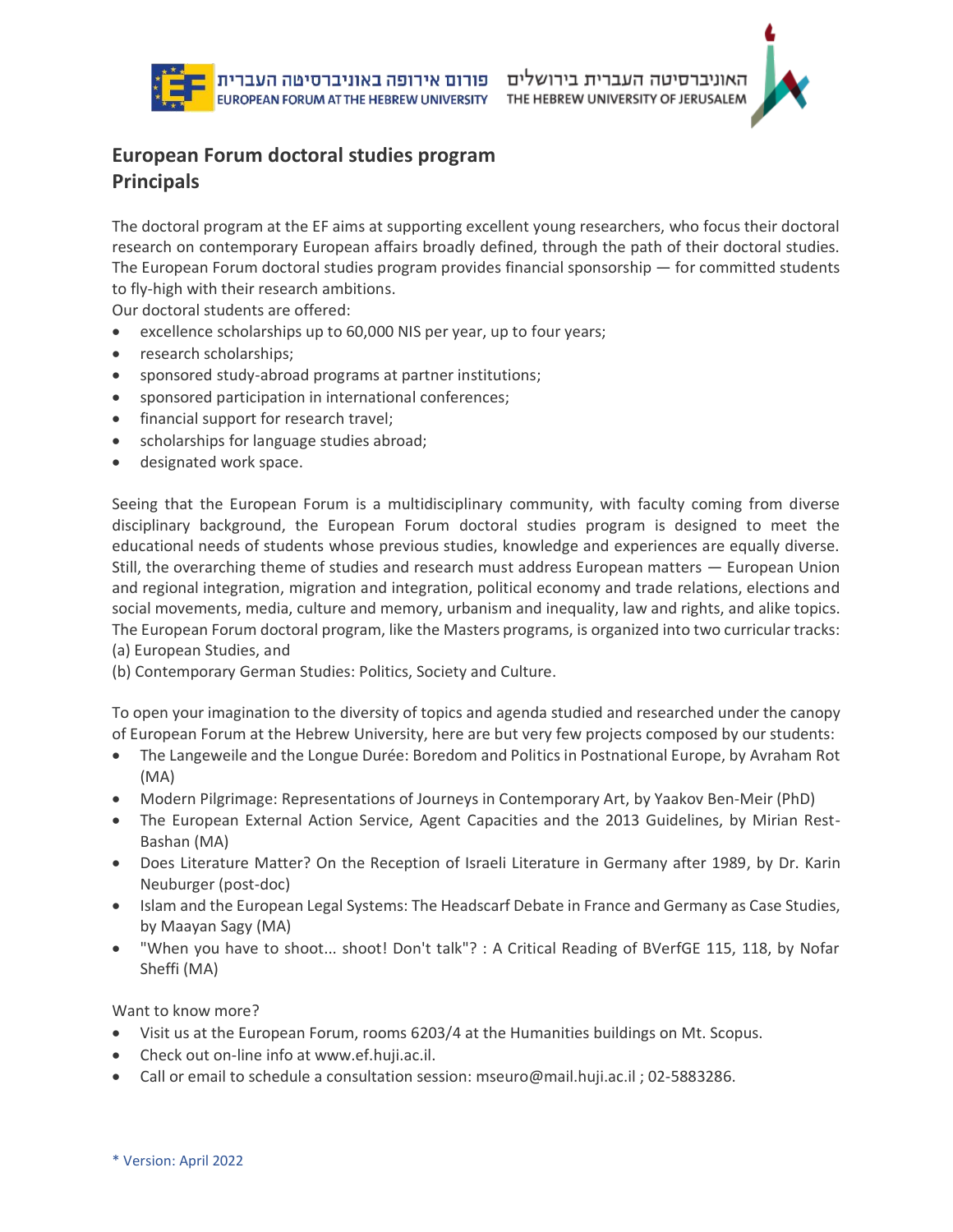



# **European Forum doctoral studies program Regulations and guidelines**

Note:

The following specification of Program Rules and Regulations are specific to the doctoral program of the European Forum and thus outlines additional terms to those of the Hebrew University's Authority for Research Students; see, "[Authority for Research Students](http://www.research-students.huji.ac.il/en)"

## **(1) Admissions**

#### **(1.1) Applications must include:**

- Application form
- Transcript of grades, for both Bachelor's and Master's studies;
- Copies of graduation certificates, for both Bachelor's and Master's studies;
- Electronic copy of Master´s thesis;
- Curriculum Vitae
- Preliminary research proposal: essay introducing the agenda of your doctoral research. Understanding that this statement is mostly aspirational, still the essay should articulate the agenda for the planned research: describe general topic and discussions of it to date, identify possible lacunae in current study of the topic, propose research that would enable filling in the gap in current research, as well as briefly add a specific question and a description of methodology — up to three pages;
- Two letters of reference from faculty members, one of them from your prospective faculty advisor, specifically describing acquaintance with candidate, specifying candidate's qualities that enable longterm commitment and academic diligence, noting possibility for sponsoring candidate from faculty grants, and commenting on validity of candidate's research agenda;
- Letter of confirmation from the prospective faculty advisor.

## **(1.2) Assessment process**:

- Applications are reviewed and considered by the European Forum's doctoral studies committee, whose principles highlight excellence of academic record to date (including minimal average grade of 90 for courses and 90 for Master's thesis), promise of the research proposal, relevance of agenda to European and German studies at the doctoral level, and potential for further excellence in of the activities of the European Forum community.
- Interview with the candidate.

## **(1.3) Timeline for admissions**:

- Applications must be sent by e-mail to [mseuro@mail.huji.ac.il;](mailto:mseuro@mail.huji.ac.il)
- Applications must be completed no later than May 15, 2022 or November 15, 2022 for enrollment on the following semester;
- Responses from European Forum shall be mailed no later than a month after the deadline;
- Formal registration with the Authority for Research Students.

## **(2) Curricula**

**(2.1)** Doctoral students must participate in study activity of a scope of at least 12 credit points. Among these 12 credit points, a maximum of 4 credit points may be from courses designed for doctoral coaching; and, credit points from the research preparatory seminar (course 54882 – "Design Your Research"), like other methodological courses, may be incurred. The supplementary study program shall be approved by the Advisory Committee when approving the research proposal and shall be sent to the Authority for Research Students.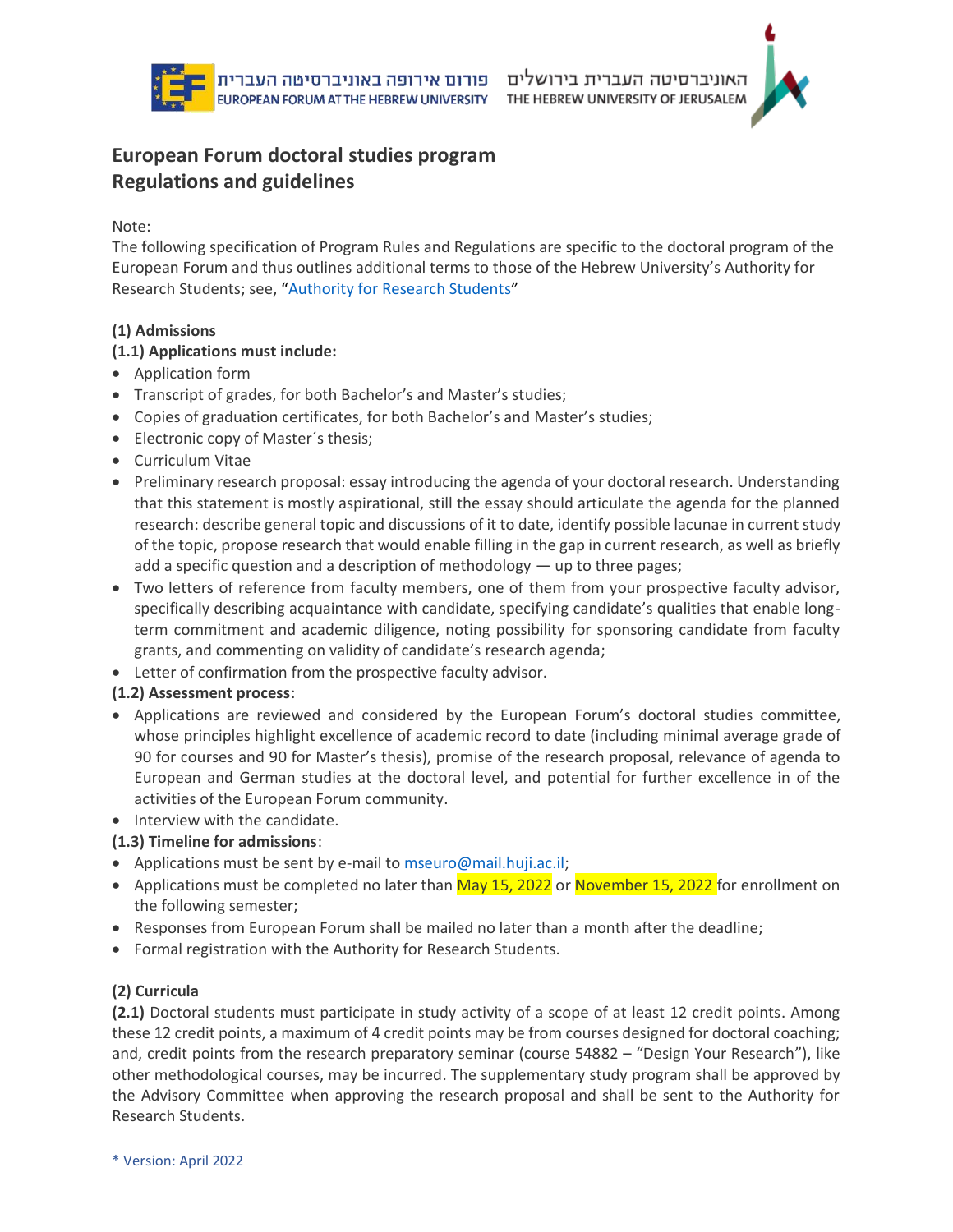Students may begin to participate in courses with the approval of the supervisor, however, students must take into account that the committee may not necessarily approve each course that is studied in the course of stage A.

**(2.2)** In spite of the interdisciplinary character of the European Forum, students coming with little or no background in relevant fields may be required to complete supplementary basic courses.

**(2.3)** European Forum doctoral scholarship recipients are required to:

- be present at the European Forum at least two days per week;
- actively participate in at least 80% of meetings of the year-long European Forum Colloquium, over at least one year;
- present your research project in at least one international workshop or conference during stage A and another such activity during stage B;
- participate in other European Forum events, such as EF conferences, guest lectures, student recruitment events, and alike. Doctoral students may also be called upon to serve as formal and informal mentors for MA students.
- actively participate for at least one year in the doctoral training program offered by the Faculty of Social Sciences.

**(2.4)** Duration: The European Forum enforces limits of up to 18 months (and no more than 24, upon approval by the doctoral committee) for Stage A and up to 7 years before submission of doctoral dissertation.

#### **(3) Grants and sponsorship**

**(3.1)** Doctoral studies grants will be offered to excellent candidates, with *conditional commitment* for 4 years study. Conditionality terms draw on academic progress of the students and recommendation of faculty advisor. Students who do not meet such thresholds and are not in good academic standing, at the conclusion of each year, will have their grant terminated; see "[Disciplinary regulations](https://openscholar.huji.ac.il/sites/default/files/acs/files/disciplinary_regulations_students.pdf)".

**(3.2)** The European Forum's doctoral studies grants shall be up to 60,000 NIS per annum. Students may apply for additional grants and fellowships. However, grants are in compliance with the Hebrew University regulations; see "[Scholarship regulations](https://openscholar.huji.ac.il/sites/default/files/acs/files/mihya_ma_dr.pdf)".

#### **(4) Submission of PhD thesis – regulation specific to European Forum program:**

In addition to the regulations for submission of PhD thesis specified by the Hebrew University's Authority for Research Students (see [here\)](http://www.research-students.huji.ac.il/en/phd-thesis-format-humanities-and-social-sciences), the European Forum program specifies that:

• A chapters dissertation, hence ASSUPA (set or collection of chapters) must include *at least one* chapter that has been submitted for *review* towards publication with an academic journal.

#### **(5) Timeline for registration**

For 2022-2023

| Deadline for submission of candidacy to European Forum                         | May 15, 2022        |
|--------------------------------------------------------------------------------|---------------------|
| Reply from European Forum regarding admissions                                 | June 15, 2022       |
| Reply from European Forum regarding scholarship                                | June 15, 2022       |
| Deadline for submission of application to HUJI Authority for Research Students | July 1, 2022        |
| Effective enrollment                                                           | <b>Beginning of</b> |
|                                                                                | academic year       |
|                                                                                | 2022-2023           |